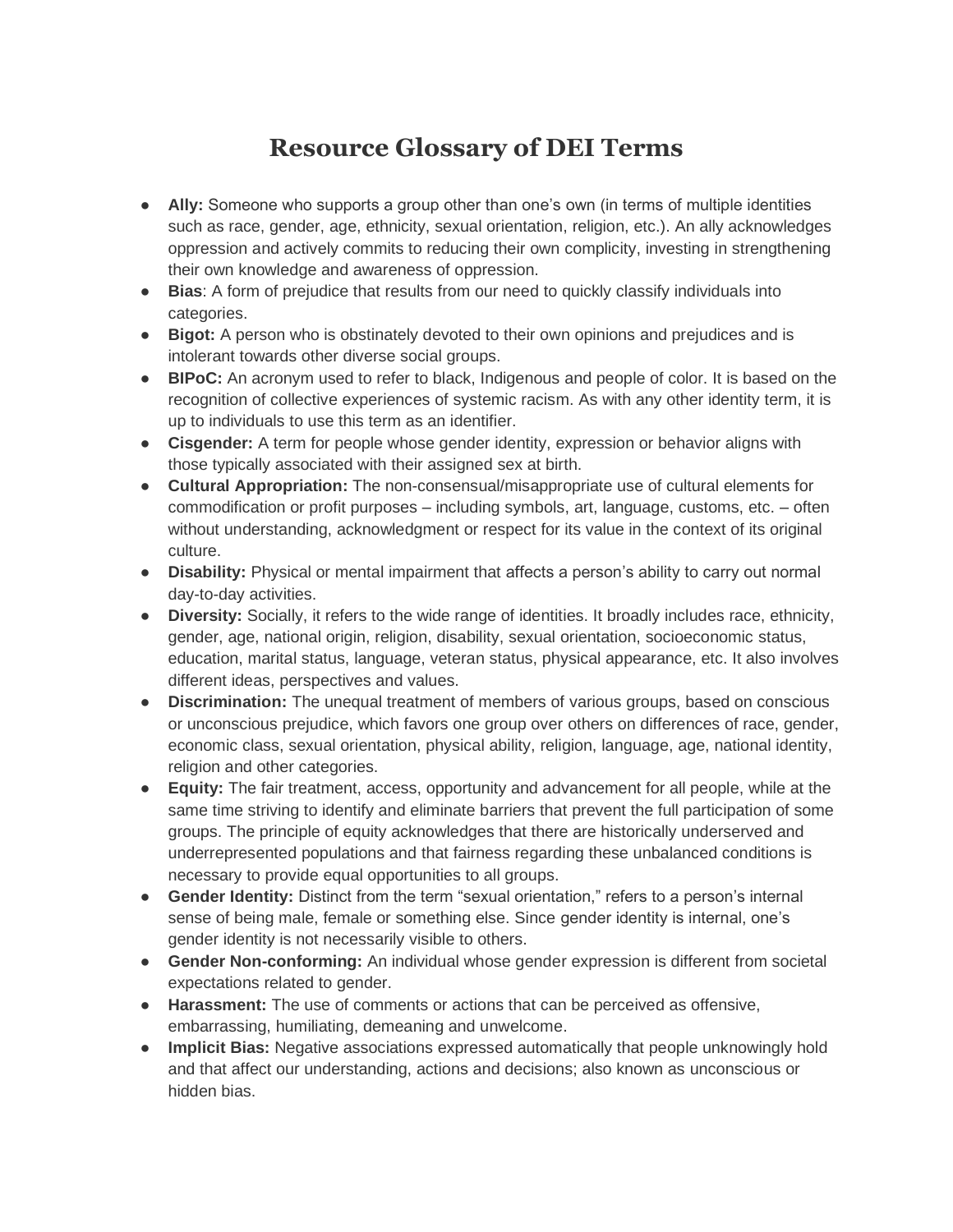- **Inclusion:** The act of creating an environment in which any individual or group will be welcomed, respected, supported and valued as a fully participating member. An inclusive and welcoming climate embraces and respects differences.
- **Institutional Racism:** Institutional racism refers specifically to the ways in which institutional policies and practices create different outcomes and opportunities for different groups based on racial discrimination.
- **Intersectionality:** A social construct that recognizes the fluid diversity of identities that a person can hold such as gender, race, class, religion, professional status, marital status, socioeconomic status, etc.
- **"Isms":** A way of describing any attitude, action or institutional structure that oppresses a person or group because of their target group. For example, race (racism), gender (sexism), economic status (classism), older age (ageism), religion (e.g., anti-Semitism), sexual orientation (heterosexism), language/immigrant status (xenophobism), etc.
- **LGBTQIA:** An inclusive term for those who identify as lesbian, gay, bisexual, transgender, queer, intersex, and asexual.
- **Microaggression:** The verbal, nonverbal and environmental slights, snubs, insults or actions, whether intentional or unintentional, which communicate hostile, derogatory or negative messages to target persons based solely upon discriminatory belief systems.
- **Multicultural Competency:** A process of embracing diversity and learning about people from other cultural backgrounds. The key element to becoming more culturally competent is respect for the ways that others live in and organize the world and an openness to learn from them.
- **Oppression:** The systemic and pervasive nature of social inequality woven throughout social institutions as well as embedded within individual consciousness. Oppression fuses institutional and systemic discrimination, personal bias, bigotry and social prejudice in a complex web of relationships and structures.
- **Patriarchy:** Actions and beliefs that prioritizes masculinity. Patriarchy is practiced systemically in the ways and methods through which power is distributed in society (jobs and positions of power given to men in government, policy, criminal justice, etc.) while also influencing how we interact with one another interpersonally (gender expectations, sexual dynamics, space-taking, etc.).
- **People of Color:** A collective term for men and women of Asian, African, Latinx and Native American backgrounds, as opposed to the collective "White".
- **Prejudice:** A preconceived judgment or preference, especially one that interferes with impartial judgment and can be rooted in stereotypes, that denies the right of individual members of certain groups to be recognized.
- **Privilege:** Exclusive access or access to material and immaterial resources based on the membership to a dominant social group.
- **Queer:** An umbrella term that can refer to anyone who transgresses society's view of gender or sexuality. The definitional indeterminacy of the word Queer, its elasticity, is one of its characteristics: "A zone of possibilities."
- **Race:** A social construct that artificially divides people into distinct groups based on characteristics such as physical appearance (particularly race), ancestral heritage, cultural affiliation, cultural history, ethnic classification, and the social, economic and political needs of a society at a given period of time